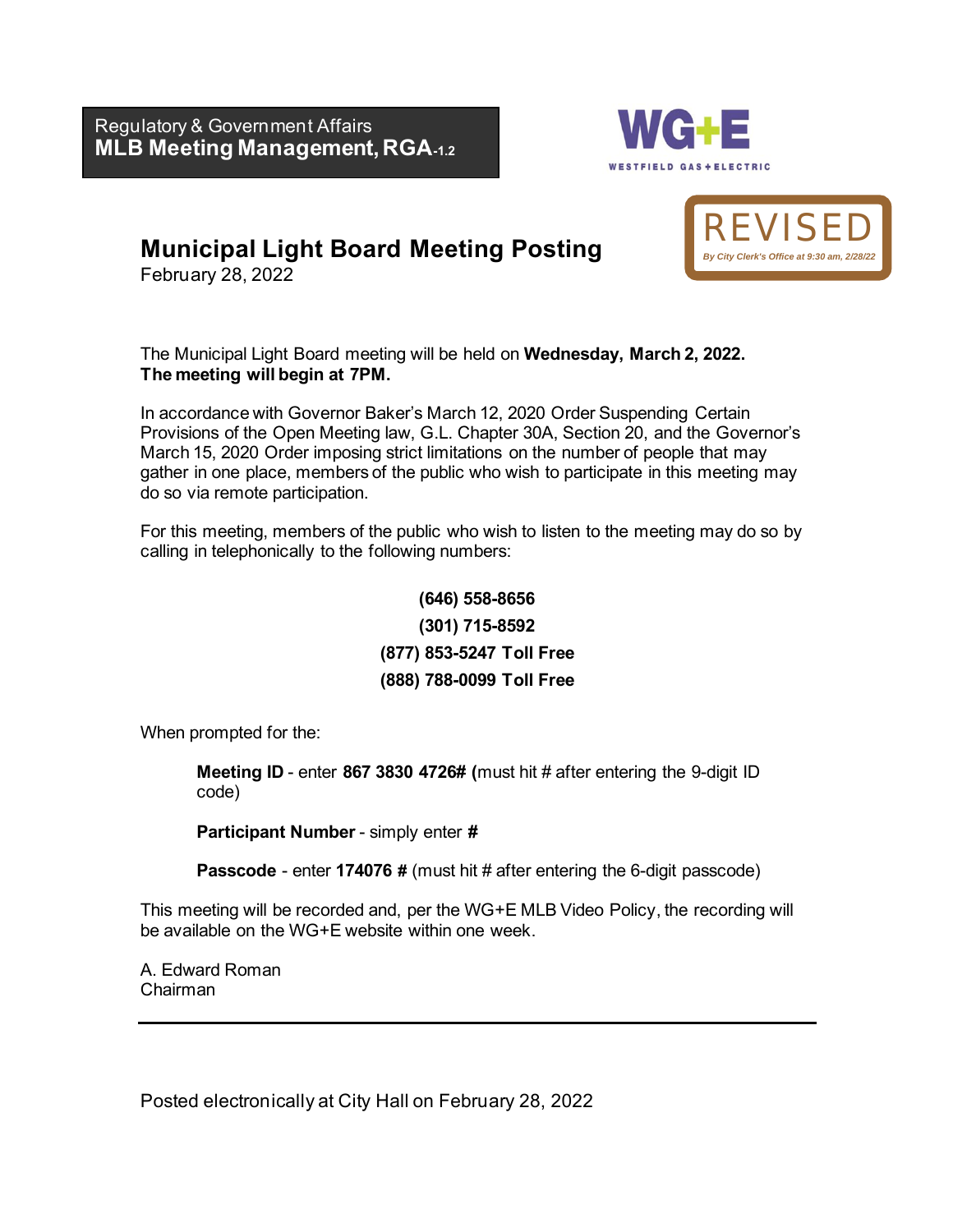# **Agenda**



# **March 2, 2022** MUNICIPAL LIGHT BOARD MEETING

Westfield Gas & Electric 40 Turnpike Industrial Road Westfield, Massachusetts

- **I. CALL TO ORDER**
- **II. ROLL CALL (7:00 PM)**

| Ward 1 Commissioner    | Kevin M. Kelleher (KMK)  | 5 |
|------------------------|--------------------------|---|
| Ward 2 Commissioner    | Ray Rivera (RR)          | 6 |
| Ward 3 Commissioner    | Dawn Renaudette (DR)     | 7 |
| Ward 4 Commissioner    | Francis L. Liptak (FLL)  | 1 |
| Ward 5 Commissioner    | Joseph B. Mitchell (JBM) | 2 |
| Ward 6 Commissioner    | Robert C. Sacco (RCS)    | 3 |
| Appointed Commissioner | A. Edward Roman (AER)    | 4 |

#### **III. PLEDGE OF ALLEGIANCE:**

#### **IV. READING OF THE RECORD OF:**

- a) February 2, 2022 Regular Session
- b) February 2, 2022 Executive Session
- **V. PUBLIC PARTICIPATION (Maximum time: 30 minutes/3 minutes per person, excluding personnel issues)**

#### **VI. COMMUNICATIONS RECEIVED BY THE GAS AND ELECTRIC**

- a) Customer Compliment- 44 Montgomery Street
- b) Customer Compliment- 204 Russell Rd
- c) Acknowledgement- Amelia Park Children's Museum/Penguin Plunge

#### **VII. REPORTS FROM THE GAS AND ELECTRIC**

- A. Action Required Items
	- a) Uitlity Supervisor Jody Boucher
		- i. Outline Electric Division of Operations
		- ii. Overview of Transformer Project
		- iii. 2021/2022 Systems Reliabililty Upgrade
	- b) Human Resources Annual Report-RRK
	- c) Human Resources Quarterly Update-RRK
	- d) Technical and Organizational Chart Update-RRK
	- e) 5 Year Total Wage Comparison-IBEW/GUILD-TPF
	- f) 2021 Safety and Health Annual Report-ML

# **2022 Meeting Schedule**

| Wed | January 5, 2022   |
|-----|-------------------|
| Wed | February 2, 2022  |
| Wed | March 2, 2022     |
| Wed | April 6, 2022     |
| Wed | May 4, 2022       |
| Wed | June 1, 2022      |
| Wed | July 6, 2022      |
| Wed | August 3, 2022    |
| Wed | September 7, 2022 |
| Wed | October 5, 2022   |
| Wed | November 2, 2022  |